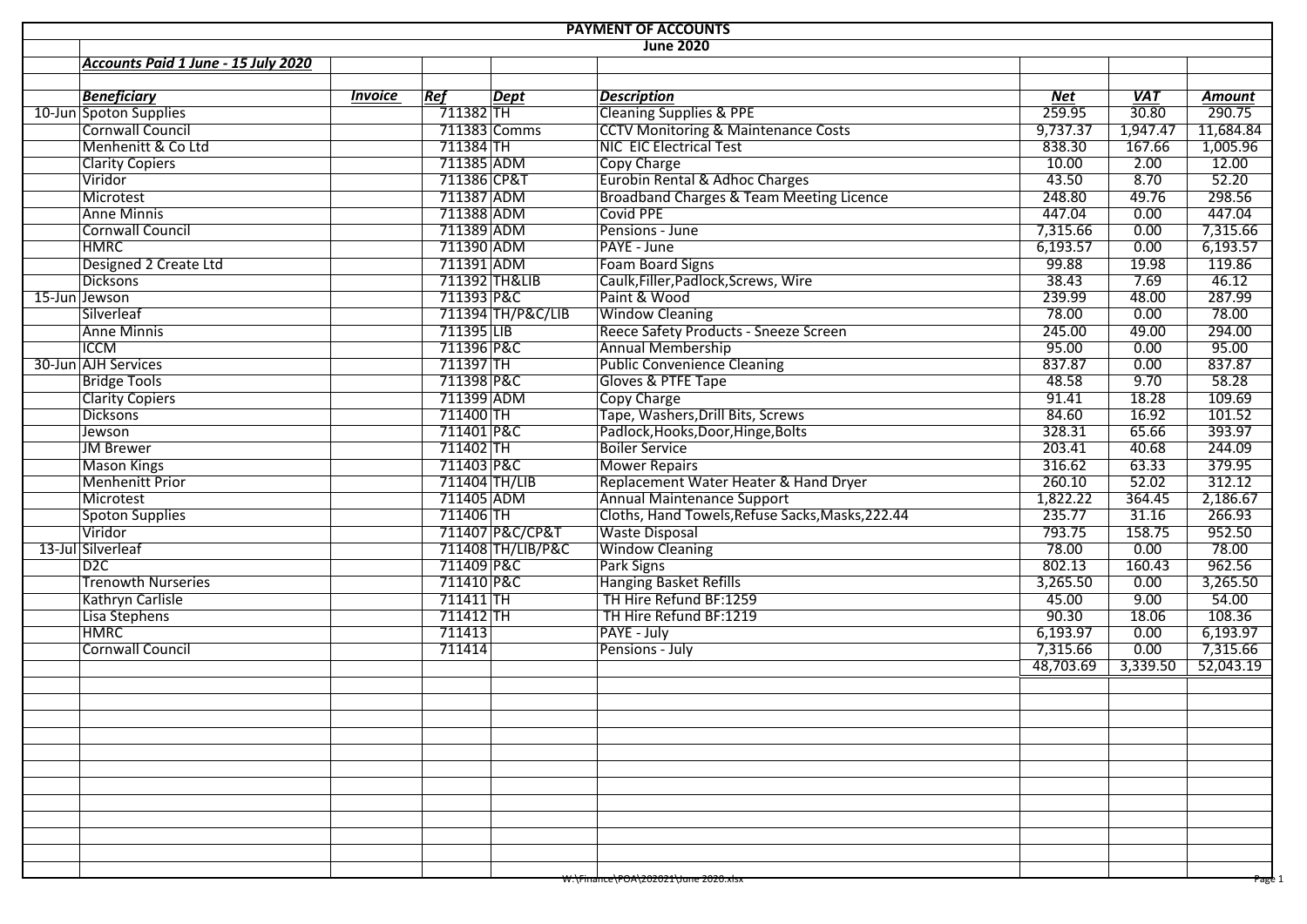| <b>Beneficiary</b>                    | <b>Invoice</b> | Ref                      | <b>Dept</b>            | <b>Description</b>                                            | <b>Net</b>      | <b>VAT</b>    | <b>Amount</b>   |
|---------------------------------------|----------------|--------------------------|------------------------|---------------------------------------------------------------|-----------------|---------------|-----------------|
| 01-Jun SW Water                       |                | <b>DD</b>                | Lib                    | Water                                                         | 10.00           | 0.00          | 10.00           |
| <b>SW Water</b>                       |                | $\overline{DD}$          | <b>P&amp;C</b>         | <b>Bowling Club Water</b>                                     | 181.16          | 0.00          | 181.16          |
| <b>SW Water</b>                       |                | $\overline{\mathsf{DD}}$ | <b>TH</b>              | <b>TH Water</b>                                               | 391.34          | 0.00          | 391.34          |
| <b>SW Water</b>                       |                | DD                       | <b>TH</b>              | Egloshayle Public Convenience Water                           | 127.05          | 0.00          | 127.05          |
| <b>SW Water</b>                       |                | DD                       | <b>TH</b>              | Platt Public Convenience Water                                | 402.36          | 29.38         | 431.74          |
| <b>Cornwall Council</b>               |                | <b>DD</b>                | TH                     | Rates                                                         | 1,360.00        | 0.00          | 1,360.00        |
| <b>Cornwall Council</b>               |                | $\overline{DD}$          | TH                     | <b>Office Rates</b>                                           | 430.00          | 0.00          | 430.00          |
| <b>Cornwall Council</b>               |                | DD                       | CP&T                   | Rates                                                         | 3,482.00        | 0.00          | 3,482.00        |
| <b>Cornwall Council</b>               |                | $\overline{DD}$          | PAV                    | Rates                                                         | 150.00          | 0.00          | 150.00          |
| <b>Cornwall Council</b>               |                | DD                       | <b>TH</b>              | Egloshayle Public Conveniences Rates                          | 200.00          | 0.00          | 200.00          |
| <b>Cornwall Council</b>               |                | <b>DD</b>                | <b>TH</b>              | <b>Platt Public Conveniences Rates</b>                        | 180.00          | 0.00          | 180.00          |
| <b>Cornwall Council</b>               |                | $\overline{\mathsf{DD}}$ | $\overline{LB}$        | Rates                                                         | 1,198.00        | 0.00          | 1,198.00        |
| 05-Jun Commision Charges              |                | $\overline{DD}$          | ADM                    | 14Apr/12May                                                   | 65.01           | 0.00          | 65.01           |
| 09-Jun Rentokil                       |                | $\overline{DD}$          | LIB                    | <b>Waste Disposal</b>                                         | 1.13            | 0.23          | 1.36            |
| Rentokil                              |                | $\overline{\texttt{DD}}$ | <b>P&amp;C</b>         | <b>Waste Disposal</b>                                         | 2.08            | 0.42          | 2.50            |
| Rentokil                              |                | <b>DD</b>                | <b>TH</b>              | <b>Waste Disposal</b>                                         | 57.59           | 11.52         | 69.11           |
| Rentokil                              |                | $\overline{\mathsf{DD}}$ | TH                     | <b>Waste Disposal- Public Conveniences</b>                    | 49.39           | 9.88          | 59.27           |
| 10-Jun UK Fuels                       |                | $\overline{\mathsf{DD}}$ | <b>P&amp;C</b>         | <b>Fuel Card</b>                                              | 3.00            | 0.60          | 3.60            |
| 15-May Payflow                        |                | <b>DD</b>                |                        | June Salaries                                                 | 24,748.01       | 0.00          | 24,748.01       |
| 16-Jun Sage Software                  |                | $\overline{\text{DD}}$   | <b>ADM</b>             | Software Support                                              | 359.50          | 71.90         | 431.40          |
| 17-Jun UK Fuels                       |                | DD                       | P&C                    | Fuel                                                          | 3.60            | 0.72          | 4.32            |
| 18-Jun Thirsty Work                   |                | DD                       | ADM/P&C                | <b>Water Cooler</b>                                           | 19.90           | 3.98          | 23.88           |
| Barclaycard                           |                | DD                       | ADM                    | Pure Gel - Hand Sanitizer                                     | 207.50          | 41.50         | 249.00          |
| Barclaycard                           |                | <b>DD</b>                | <b>P&amp;C</b>         | PF Jones - Handwash System                                    | 307.95          | 0.00          | 307.95          |
| Barclaycard                           |                | $\overline{\mathsf{DD}}$ | <b>ADM</b>             | <b>Medworx - Face Shields</b>                                 | 122.50          | 0.00          | 122.50          |
| Barclaycard                           |                | $\overline{\texttt{DD}}$ | ADM                    | Zoom                                                          | 11.99           | 2.40          | 14.39           |
| Barclaycard                           |                | DD                       | ADM                    | Medisupplies - Gloves                                         | 166.00          | 0.00          | 166.00          |
| Barclaycard                           |                | DD                       | <b>TH</b>              | Cater-Kwik Ltd - Towel Dispenser & Rolls                      | 86.36           | 17.27         | 103.63          |
| Barclaycard                           |                | $\overline{\mathsf{DD}}$ | ADM                    | Ebay - Hobby Cleaning Caddy                                   | 48.99           | 0.00          | 48.99           |
| Barclaycard                           |                | $\overline{DD}$          | <b>P&amp;C</b>         | <b>Swift - Coveralls &amp; Gloves</b>                         | 118.60          | 21.06         | 139.66          |
| Barclaycard                           |                | $\overline{\mathsf{DD}}$ | ADM                    | JAX First Aid Supplies - Travel/Vehicle Kits                  | 136.49          | 27.30         | 163.79          |
| Barclaycard                           |                | DD                       | <b>ADM</b>             | Easyname - Stick-on-Labels                                    | 18.45           | 0.00          | 18.45           |
| Barclaycard                           |                | DD                       | <b>P&amp;C</b>         | Amazon - Coveralls                                            | 66.63           | 13.32         | 79.95           |
| Barclaycard                           |                | $\overline{DD}$          | P&C                    | Amazon - Lawn Edge                                            | 23.32           | 4.66          | 27.98           |
| Barclaycard                           |                | $\overline{DD}$          | ADM                    | Amazon - Tape, Level, Hand Tools, Patio Weeder, Ladies Gloves | 58.13           | 11.63         | 69.76           |
| Barclaycard                           |                | $\overline{\mathsf{DD}}$ | <b>TH</b>              | <b>Amazon-Safety Mirrors</b>                                  | 94.48           | 0.00          | 94.48           |
| Barclaycard                           |                | $\overline{DD}$          | <b>ADM</b>             | Ebay - Face Masks                                             | 34.70           | 0.00          | 34.70           |
| Barclaycard                           |                | DD                       | ADM                    | Medworx - Face Shields                                        | 60.00           | 0.00          | 60.00           |
| Barclaycard                           |                | <b>DD</b>                | ADM                    | Ebay - Face Masks                                             | 44.54           | 0.00          | 44.54           |
| Barclaycard                           |                | $\overline{\mathsf{DD}}$ | ADM                    | <b>Ebay - Cleaning Caddy</b>                                  | 48.99           | 0.00          | 48.99           |
| Barclaycard                           |                | DD                       | P&C                    | Curran Trading - Antibac Wipes                                | 61.87           | 12.38         | 74.25           |
| Barclaycard                           |                | $\overline{DD}$          | ADM                    | Kingfisher Direct - Hand Sanitiser                            | 257.95          | 51.59         | 309.54          |
| 19-Jun SW Comms                       |                | DD                       | ADM                    | Telephone                                                     | 201.69          | 40.34         | 242.03          |
| <b>British Gas</b>                    |                | DD                       | P&C                    | Pav Electric                                                  | 35.88           | 1.80          | 37.68           |
| <b>British Gas</b>                    |                | DD                       | $\overline{\text{TH}}$ | Electric                                                      | 134.69          | 6.74          | 141.43          |
| <b>British Gas</b>                    |                | DD                       | $\overline{\text{TH}}$ | Gas                                                           | 46.16           |               |                 |
|                                       |                |                          | P&C                    | <b>GH Electric</b>                                            | 62.72           | 2.31          | 48.47           |
| <b>British Gas</b>                    |                | DD                       |                        |                                                               |                 | 3.14          | 65.86           |
| <b>British Gas</b>                    |                | DD                       | P&C                    | Jubilee Field                                                 | 9.17            | 0.46          | 9.63            |
| 24-Jun UK Fuels<br>25-Jun British Gas |                | DD<br><b>DD</b>          | P&C<br>TH              | Fuel<br><b>Egloshayle Public Conveniences</b>                 | 163.34<br>18.00 | 32.67<br>0.90 | 196.01<br>18.90 |
|                                       |                |                          |                        | w:\Finance\POA\202021\June 2020.xisx                          |                 |               | Page 2          |